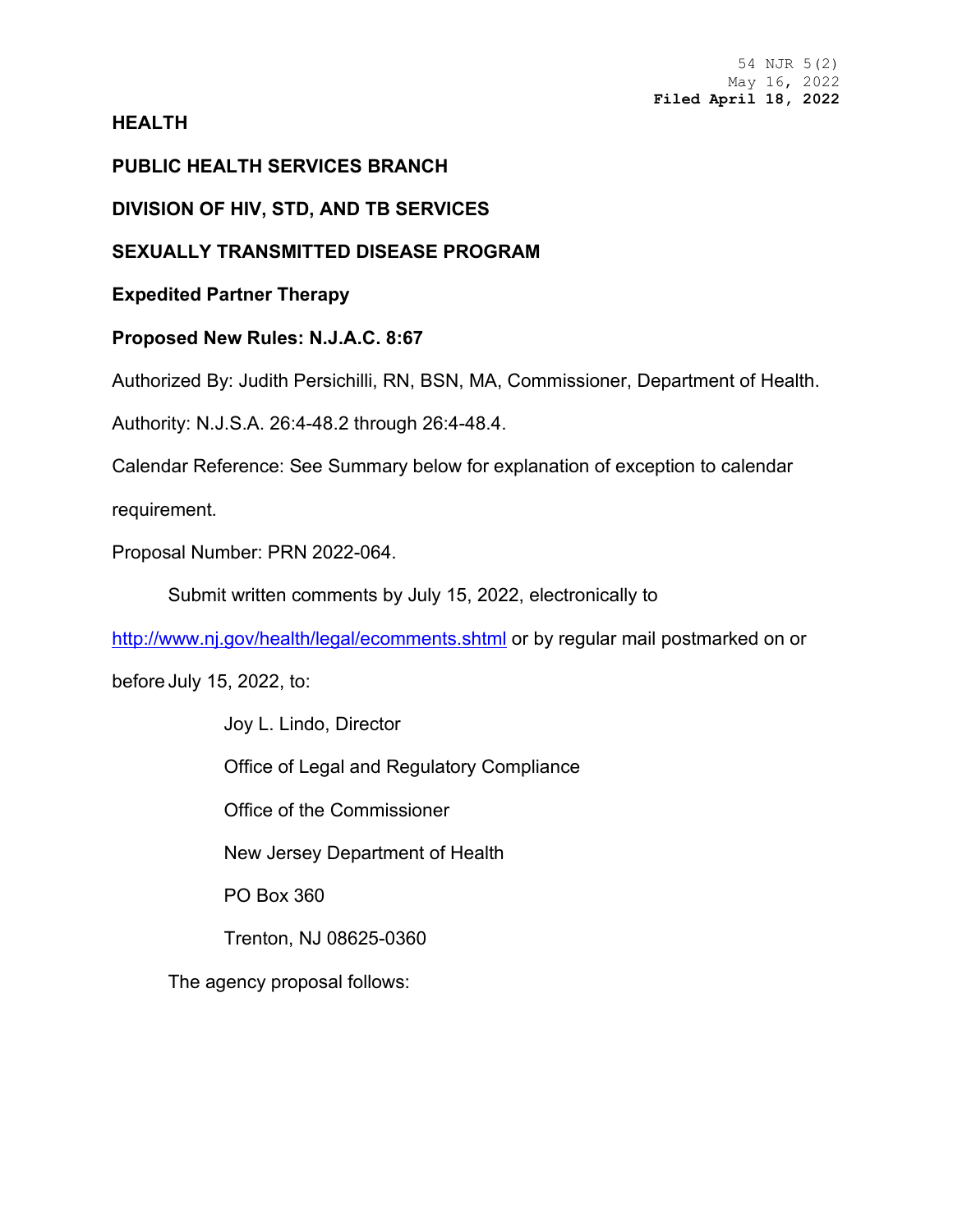#### **Summary**

On January 13, 2020, Governor Murphy approved P.L. 2019, c. 336, an act concerning treatment of sexually transmitted diseases and supplementing Title 26 of the Revised Statutes (effective May 1, 2020), codified at N.J.S.A. 26:4-48.2 through 48.4 (Act). The Act authorizes health care professionals to provide, "expedited partner therapy" (EPT). N.J.S.A. 26:4-48.2. EPT is a harm reduction practice by which a health care professional, who diagnoses a patient as having a sexually transmitted infection (STI), provides treatment for the patient's recent sexual partners without first conducting an examination of the partners. N.J.S.A. 26:4-48.2*.*

A health care professional provides EPT by issuing a prescription for appropriate antibiotic drugs in each of the patient's partners' names, if known, or, if the patient does not know or declines to provide partners' names, then in the name of "expedited partner therapy." N.J.S.A. 26:4-48.2*.* In the alternative, the health care professional can dispense medication to the patient to give to the patient's partners for their use. N.J.S.A. 26:4-48.2*.* The health care professional then gives the prescriptions or the medications, and certain written informational and guidance materials, to the patient and requests that the patient give these materials to the patient's sexual partners and advise the sexual partners of the importance of seeking clinical treatment for the STI from a health care professional. N.J.S.A. 26:4-48.2*.* The patient, in turn, delivers the information and the prescriptions or medications to the partners. This enables the partners to immediately begin treatment by having the prescriptions filled and taking the dispensed medications, without having to await the scheduling of appointments with the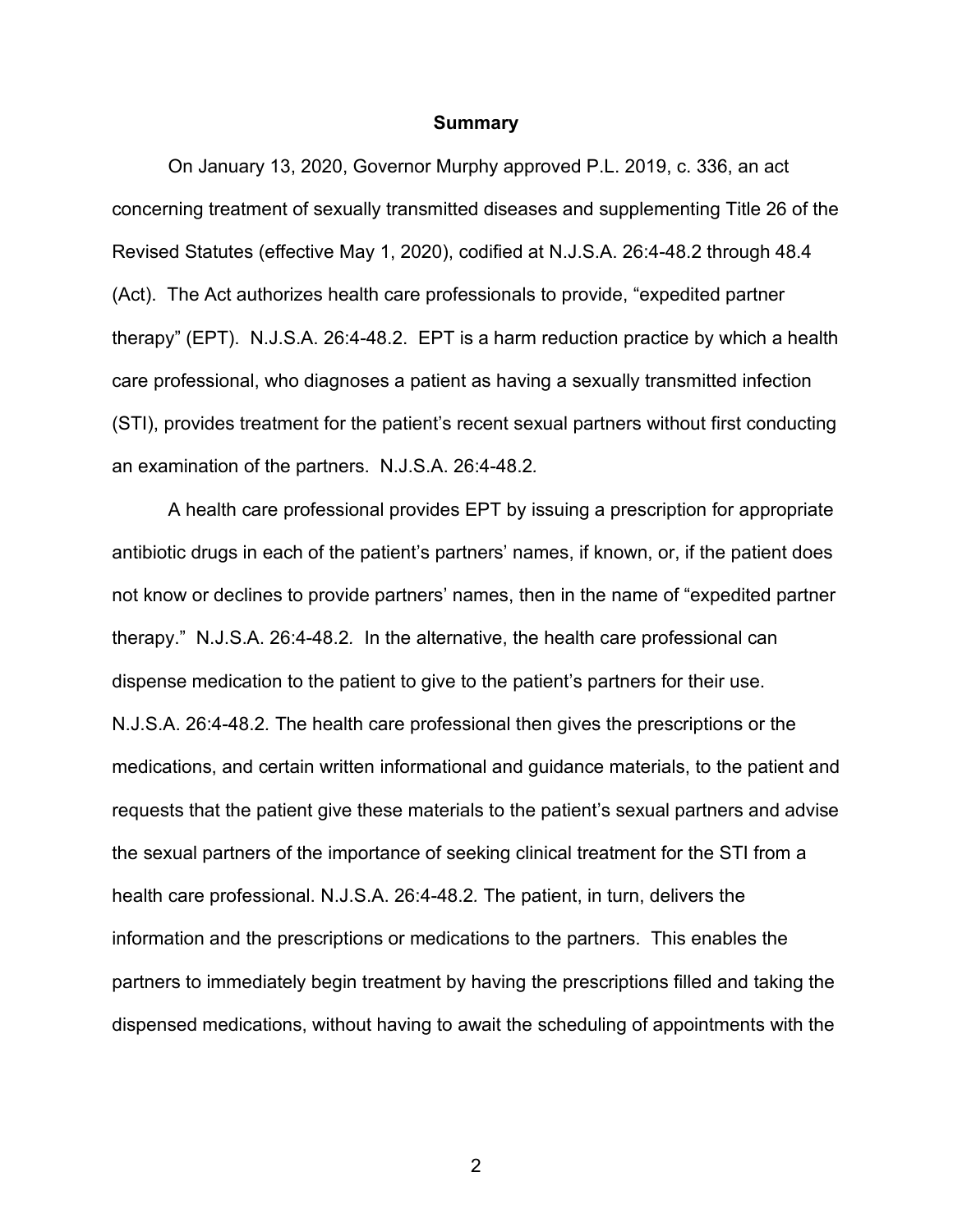partners' own healthcare professionals for diagnosis and treatment of their likely infection with the STI.

To implement this practice in New Jersey, the Act requires the Department of Health ("Department" or "DOH") to develop, and make available to health care professionals in the State, informational materials and guidance concerning the safe and effective provision of EPT. N.J.S.A. 26:4-48.3. A health care professional who elects to provide EPT would give these materials to a patient whom the professional diagnoses as having an STI for subsequent delivery by the patient to all of the patient's sexual partners who are eligible for EPT, which would include persons with whom the patient had sexual contact with within the 60 days preceding the diagnosis. N.J.S.A. 26:4-48.2 and 48.3.

The Act further requires the Department to establish standards for implementation of the Act, to identify the STIs for which EPT is appropriate, based on guidance from the Centers for Disease Control and Prevention (CDC) of the United States Department of Health and Human Services, and to develop informational materials directed toward health care professionals. N.J.S.A. 26:4-48.3. The Act also authorizes the Department to provide educational programming for health care professionals and pharmacists. N.J.S.A. 26:4-48.3*.*

To encourage health care professionals and pharmacists to implement EPT, the Act immunizes them from civil and criminal liability and professional disciplinary action when they, in good faith, and absent gross negligence or willful misconduct, provide EPT or, with respect to pharmacists, fill an EPT prescription. N.J.S.A. 26:4-48.4.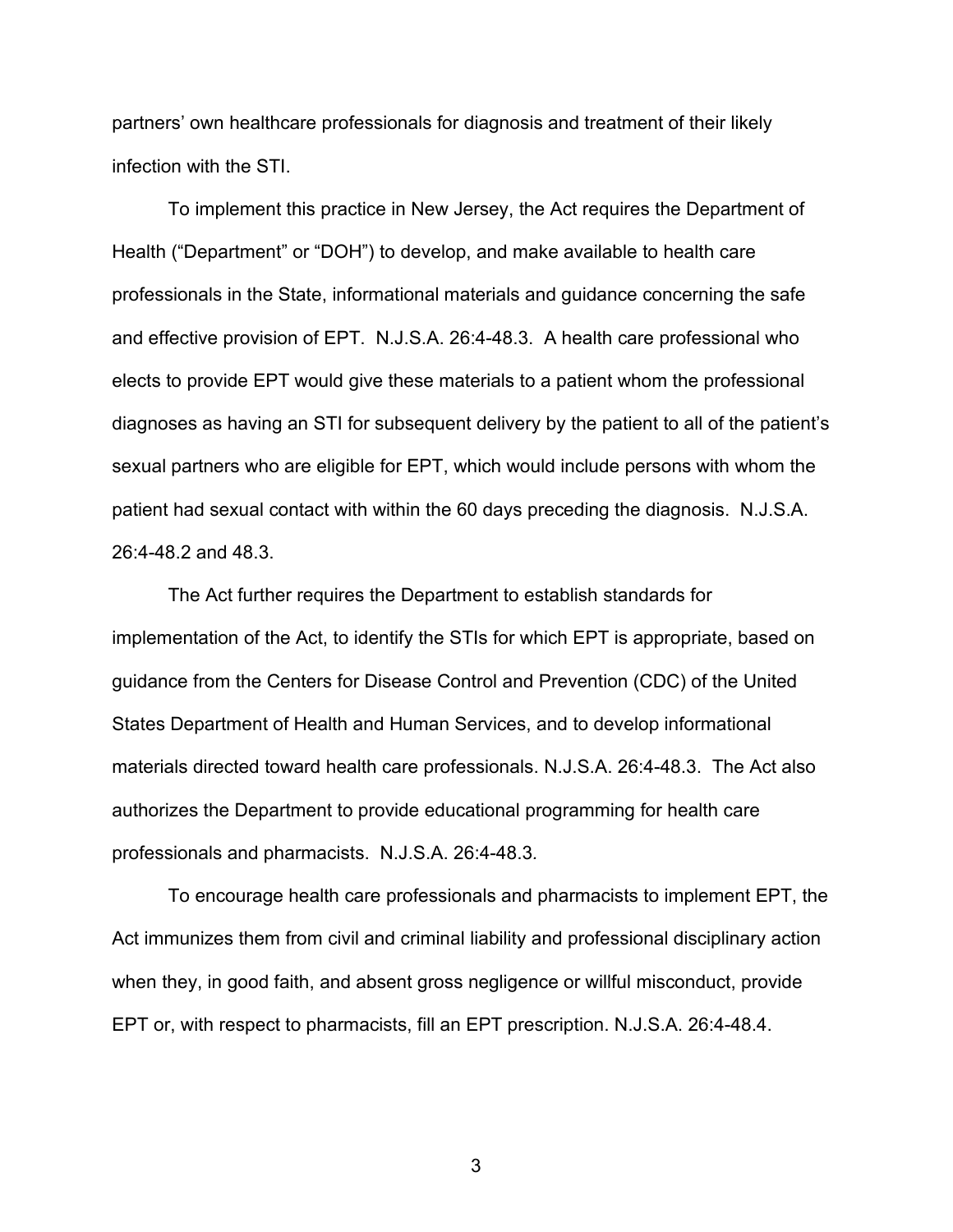Proposed new N.J.A.C. 8:67, Expedited Partner Therapy, would implement the rulemaking obligations that the Act assigns to the Department. Proposed new Subchapter 1, General Provisions, would establish the purpose and scope of the chapter and definitions the chapter uses. Proposed new N.J.A.C. 8:67-1.1, Purpose and scope, would establish the purpose and scope of the chapter. Proposed new N.J.A.C. 8:67-1.2, Definitions, would establish definitions of words and terms that the chapter uses. Proposed new N.J.A.C. 8:67-1.2(a) would incorporate by reference the definitions the Act establishes for the following terms: "Commissioner," "Department," "expedited partner therapy," and "health care professional." Proposed new N.J.A.C. 8:67-1.2(b) would define the following additional words and terms that the chapter uses: "CDC," "EPT," "STD Program," and "STI."

Proposed new N.J.A.C. 8:67-1.3, Publications incorporated by reference, would incorporate by reference, as amended and supplemented, the *CDC's Sexually Transmitted Infections Treatment Guidelines, 2021* (*STI Treatment Guidelines*) and provide recommendations and guidance for the effective provision of treatment for STIs and identify the STIs for which EPT is appropriate and the medications that are appropriate to treat each of these STIs, including dosages, protocols for different populations, contraindications, and alternative regimens.

The Act, at N.J.S.A. 26:4-48.39.a, directs the Department to develop and distribute informational material that health care professionals are to give to patients with instructions to deliver these materials to the patients' partners for whom the health care professional issues EPT. Proposed new N.J.A.C. 8:67-1.4, Informational material,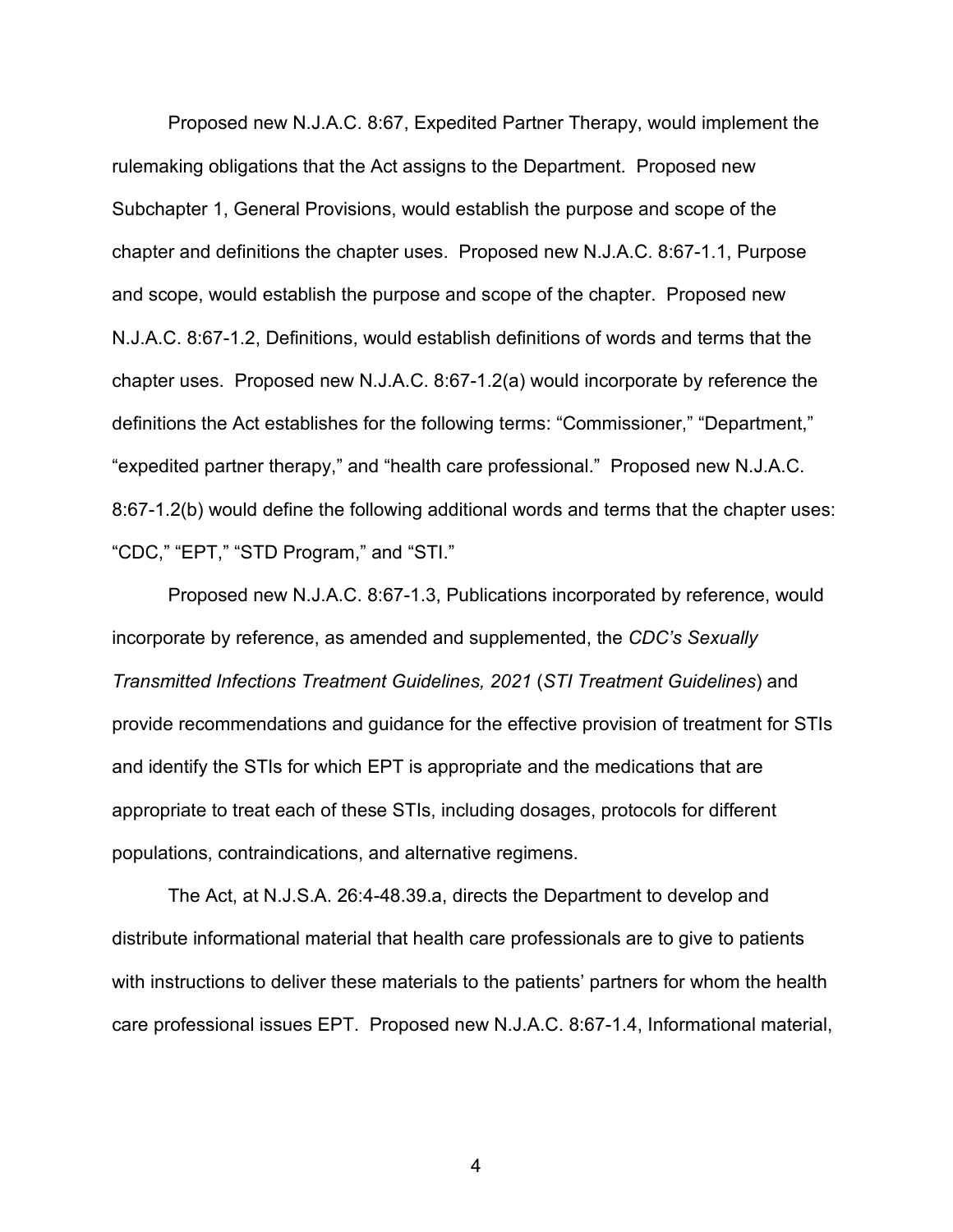would establish the means by which the Department will make available and distribute this material.

The Act, at N.J.S.A. 26:4-48.39.b, directs the Department to develop and distribute guidance directed at health care professionals about EPT. Proposed new N.J.A.C. 8:67-1.5, Expedited partner therapy guidance material for health care professionals pursuant to N.J.S.A. 26:4-48.3, would establish the means by which the Department will make available and distribute this material.

Proposed new Subchapter 2, Provision of Expedited Partner Therapy, would establish standards by which health care professionals are to provide EPT. The Act, at N.J.S.A. 26:4-48, requires the Department to identify the STIs for which EPT is indicated. Proposed new N.J.A.C. 8:67-2.1, STIs for which provision of EPT is indicated, at subsection (a), would identify EPT to be indicated for STIs for which the *STI Treatment Guidelines* say it is indicated and, at subsection (b), would require health care professionals who elect to provide EPT, in doing so, to adhere to the CDC's *STI Treatment Guidelines*, particularly with respect to the STIs for which EPT is indicated and the corresponding treatments. The *STI Treatment Guidelines* presently recommend EPT as appropriate for chlamydia and gonorrhea and identify the corresponding treatments. Therefore, by proposing new N.J.A.C. 8:67-2.1, the Department would fulfill its obligation pursuant to N.J.S.A. 26:4-48 by identifying the STIs for which EPT is indicated to be chlamydia, gonorrhea, and any other STIs for which the *STI Treatment Guidelines* identify EPT to be indicated, Proposed new N.J.A.C. 8:67-2.1 would require health care providers, in prescribing EPT, to adhere to the *STI Treatment Guidelines* that are in effect when a patient presents to a health care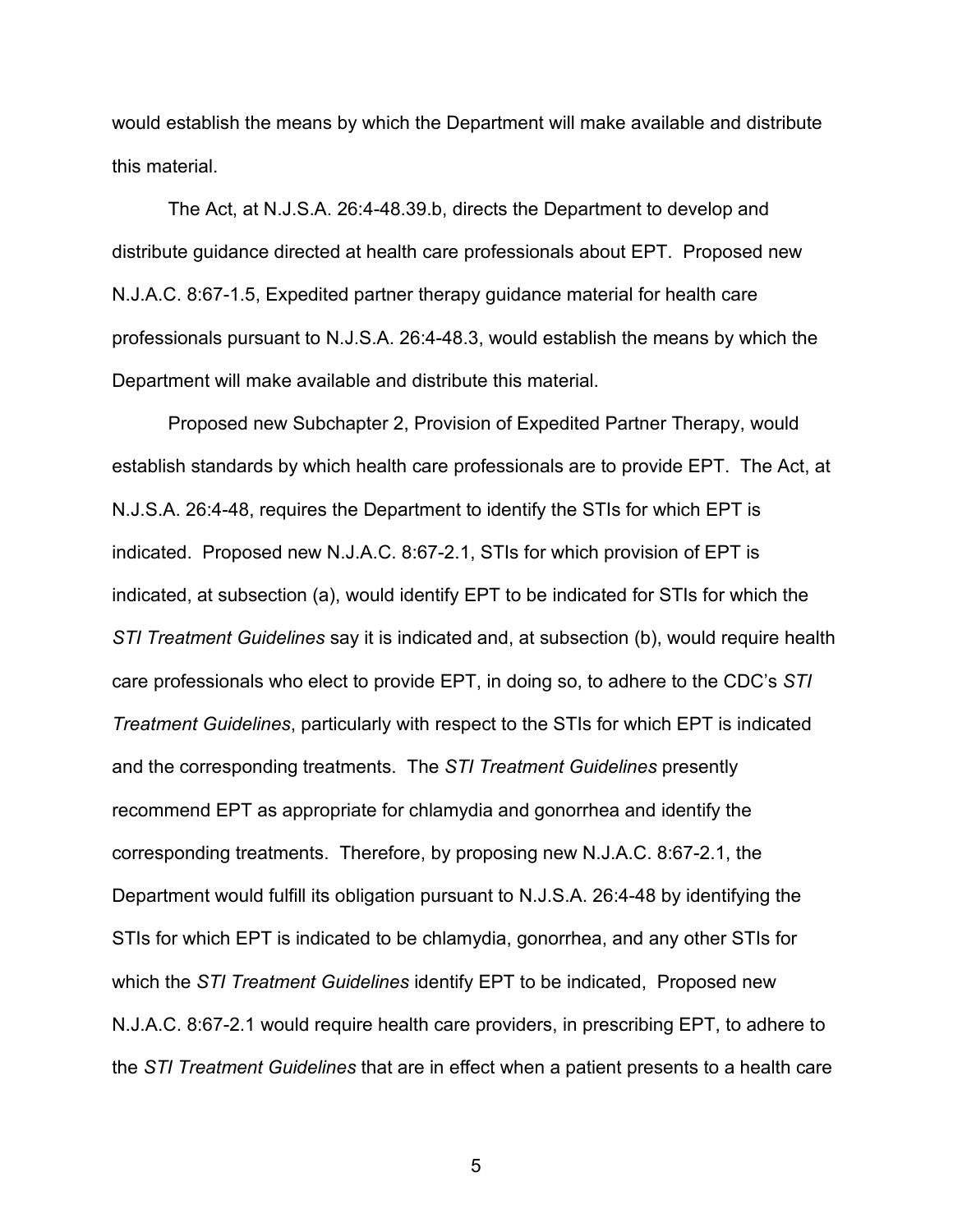provider with an STI, that is, as the *STI Treatment Guidelines* may be amended and supplemented. See proposed new N.J.A.C. 8:67-1.3 (incorporating by reference the *STI Treatment Guidelines,* "as amended and supplemented"). This would ensure that the EPT a health care provider issues is consistent with the most recently issued and scientifically accepted best practice recommended by the CDC, and would avoid delay attendant to the conclusion of Department rulemaking to identify additional STIs for which the CDC might come to recommend EPT as being indicated and/or changes to EPT modalities that the CDC might recommend as appropriate for STIs for which EPT is presently or newly identified as indicated.

Proposed new N.J.A.C. 8:67-2.2, Distribution of DOH informational material, would direct health care professionals to give the DOH informational material to patients when they prescribe EPT, with instructions to the patient to deliver the materials to their partners for whom the health care professional has issued EPT.

As the DOH has provided a 60-day comment period on this notice of proposal, this notice is excepted from the rulemaking calendar requirement, pursuant to N.J.A.C. 1:30-3.3(a)5.

## **Social Impact**

Absent the express immunization from liability that the Act grants for providing EPT and filling EPT prescriptions, health care professionals and pharmacists might be unwilling to provide EPT, not having examined a patient's sexual partners and/or screened them for contraindications. The proposed new rules would implement the Act by identifying the sources from which health care professionals can obtain the guidance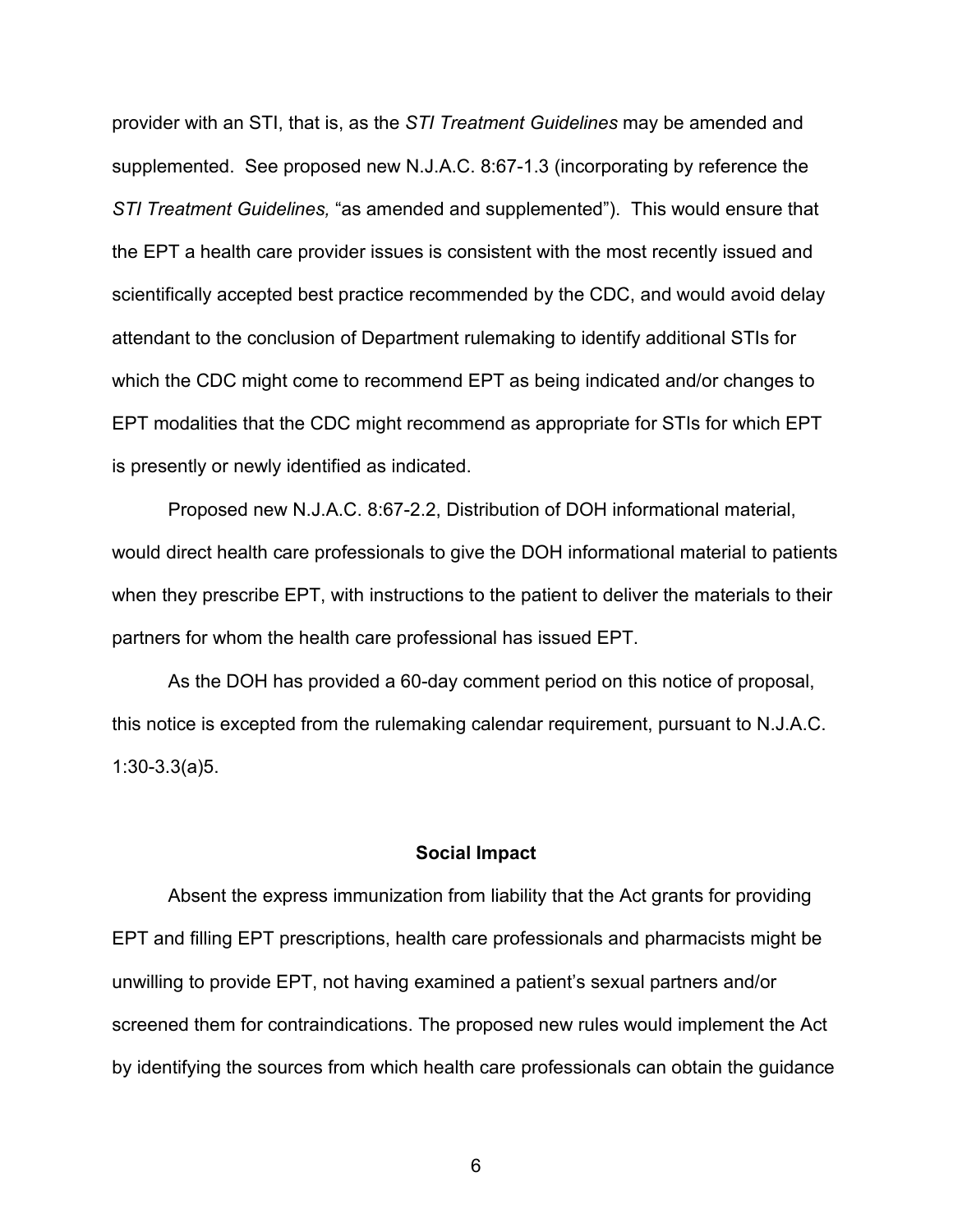materials they need, both for their own informational purposes in providing EPT, and for their patients to give to their partners, accompanied by appropriate EPT prescriptions.

The Department anticipates that the proposed new rules would have a positive social impact on the State by facilitating and encouraging the provision of EPT in New Jersey, thereby reducing the impact of these infections on the health of individuals and communities. Failure to implement and encourage the provision of EPT in New Jersey would enable treatable STIs to develop into more serious conditions and spread among the population, thereby undermining the health of the people of the State, and increasing the demand for health care services and other resources.

The purposes and benefits of EPT include prevention of patient reinfection after treatment resulting from continued contact with infected partners; identification of asymptomatically infected persons; treatment of STIs and alleviation of the associated symptoms in partners; interruption of the chain of STI transmission; implementation of a cost-efficient mechanism by which to implement partner notification that ordinarily would be performed by public health officials; and forestallment of the negative long-term effects of untreated STIs, particularly among partners who might be unwilling, or unable, to pursue treatment on their own. The complications of untreated STIs can include pelvic inflammatory disease, infertility, premature birth delivery, and transmittal of the infection to other parts of the body like the skin or joints. In addition, some STIs can be passed on to newborns during vaginal delivery and can cause newborns to have conditions such as eye infections, blindness, and pneumonia.

EPT is indicated when a partner is likely to be unable, or unwilling, to obtain needed healthcare services in a timely manner, such as when partners might be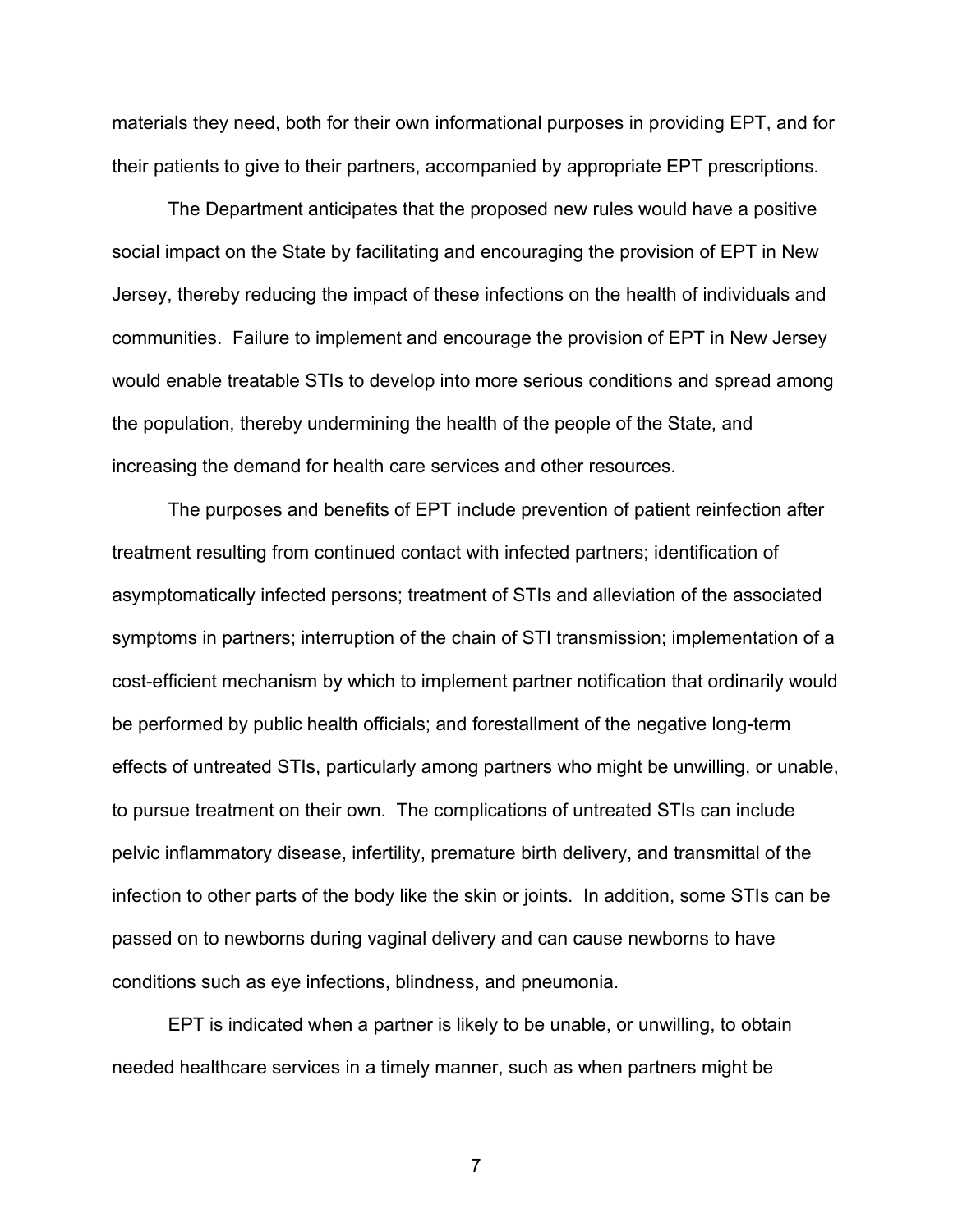concerned about privacy or have schedules that make setting routine medical appointments difficult.

The following entities have issued position statements supportive of the provision of EPT. Some of these entities' position statements include clinical guidance for implementation of EPT among specific populations.

American Academy of Family Physicians (AAFP), *Policy: Expedited Partner Therapy* (2012, 2017), available at [https://www.aafp.org/about/policies/all/expedited](https://www.aafp.org/about/policies/all/expedited-partner-therapy.html)[partner-therapy.html.](https://www.aafp.org/about/policies/all/expedited-partner-therapy.html)

American College of Obstetricians and Gynecologists (ACOG), Committee on Gynecologic Practice and Committee on Adolescent Health Care, *Committee Opinion No. 737: Expedited Partner Therapy* (Interim Update, June 2018; reaffirmed 2019),

Obstetrics & Gynecology, 131(6):1180-1181 available at

[https://www.acog.org/clinical/clinical-guidance/committee-](https://www.acog.org/clinical/clinical-guidance/committee-opinion/articles/2018/06/expedited-partner-therapy)

[opinion/articles/2018/06/expedited-partner-therapy](https://www.acog.org/clinical/clinical-guidance/committee-opinion/articles/2018/06/expedited-partner-therapy) and at [https://www.acog.org/-](https://www.acog.org/-/media/project/acog/acogorg/clinical/files/committee-opinion/articles/2018/06/expedited-partner-therapy.pdf)

[/media/project/acog/acogorg/clinical/files/committee-opinion/articles/2018/06/expedited-](https://www.acog.org/-/media/project/acog/acogorg/clinical/files/committee-opinion/articles/2018/06/expedited-partner-therapy.pdf)

[partner-therapy.pdf](https://www.acog.org/-/media/project/acog/acogorg/clinical/files/committee-opinion/articles/2018/06/expedited-partner-therapy.pdf) (replacing *Committee Opinion 632* of June 2015).

American Osteopathic Association (AOA), *Policy H626-A/18: Expedited Partner* 

*Therapy* (2018), AOA Policy Compendium (2019) at 49, available at

[https://osteopathic.org/wp-content/uploads/2019-Policy-Compendium.pdf.](https://osteopathic.org/wp-content/uploads/2019-Policy-Compendium.pdf)

Society for Adolescent Medicine (SAM), *Expedited Partner Therapy for Adolescents Diagnosed with Chlamydia or Gonorrhea: A Position Paper of the Society for Adolescent Medicine* (Policy statement approved by the Society for Adolescent Medicine Board of Directors, May 27, 2008, and supported by the American Academy of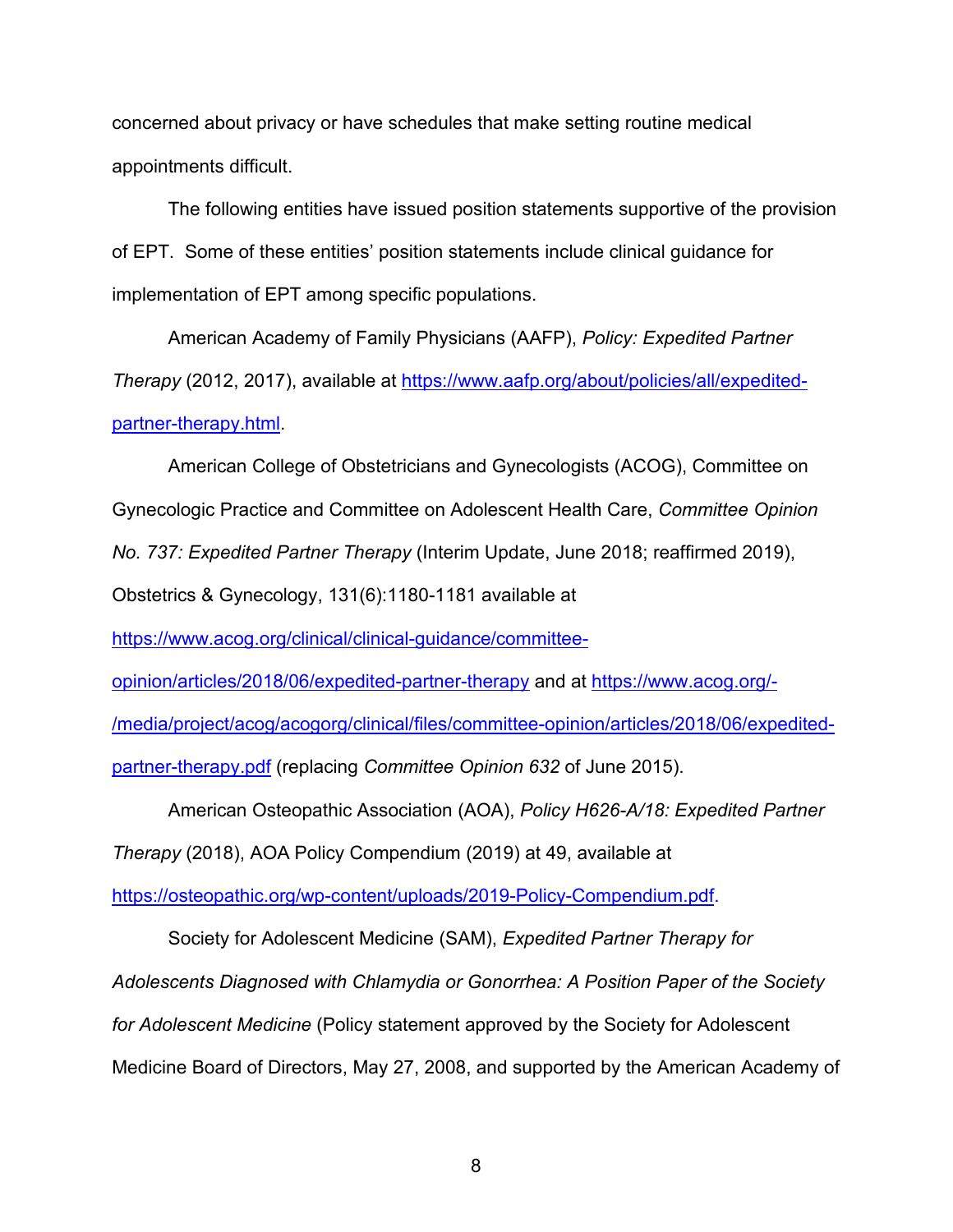Pediatrics, March 4, 2009), J Adolescent Health 45:303–309 (2009), available at [https://www.jahonline.org/article/S1054-139X\(09\)00205-5/fulltext](https://www.jahonline.org/article/S1054-139X(09)00205-5/fulltext) and at [https://www.jahonline.org/article/S1054-139X\(09\)00205-5/pdf.](https://www.jahonline.org/article/S1054-139X(09)00205-5/pdf)

The American Bar Association, *Recommendation No. 116A,* adopted by the House of Delegates (August 11–12, 2008), Chicago (IL): ABA; 2008, available at: [http://www.americanbar.org/content/dam/aba/directories/policy/2008\\_am\\_116a.authche](http://www.americanbar.org/content/dam/aba/directories/policy/2008_am_116a.authcheckdam.pdf) [ckdam.pdf.](http://www.americanbar.org/content/dam/aba/directories/policy/2008_am_116a.authcheckdam.pdf)

## **Economic Impact**

The proposed new rules would not impose direct costs on the State, other than the possibility of increasing the quantity of STI medications paid for by the Department for clinic sites that meet eligibility requirements for the Federal Health Resources and Services Administration drug pricing program pursuant to Section 340B of the Public Health Service Act (42 U.S.C. § 256b). The Department would subsume these costs within existing budgets for STI medication purchase. Therefore, the taxpaying public would realize negligible direct economic impact resulting from the proposed new rules.

The proposed new rules would have a negligible economic impact on patients for whom medical insurance would cover the cost of prescription medications or for whom a health care professional dispenses medications without charge. The Department anticipates the possibility of minimal financial impact on uninsured and under-insured patients who would pay out-of-pocket fees for medications. The Department anticipates that public clinics (such as local health department clinics, Federally Qualified Health Centers, family planning clinics, and the like) would absorb much of the cost for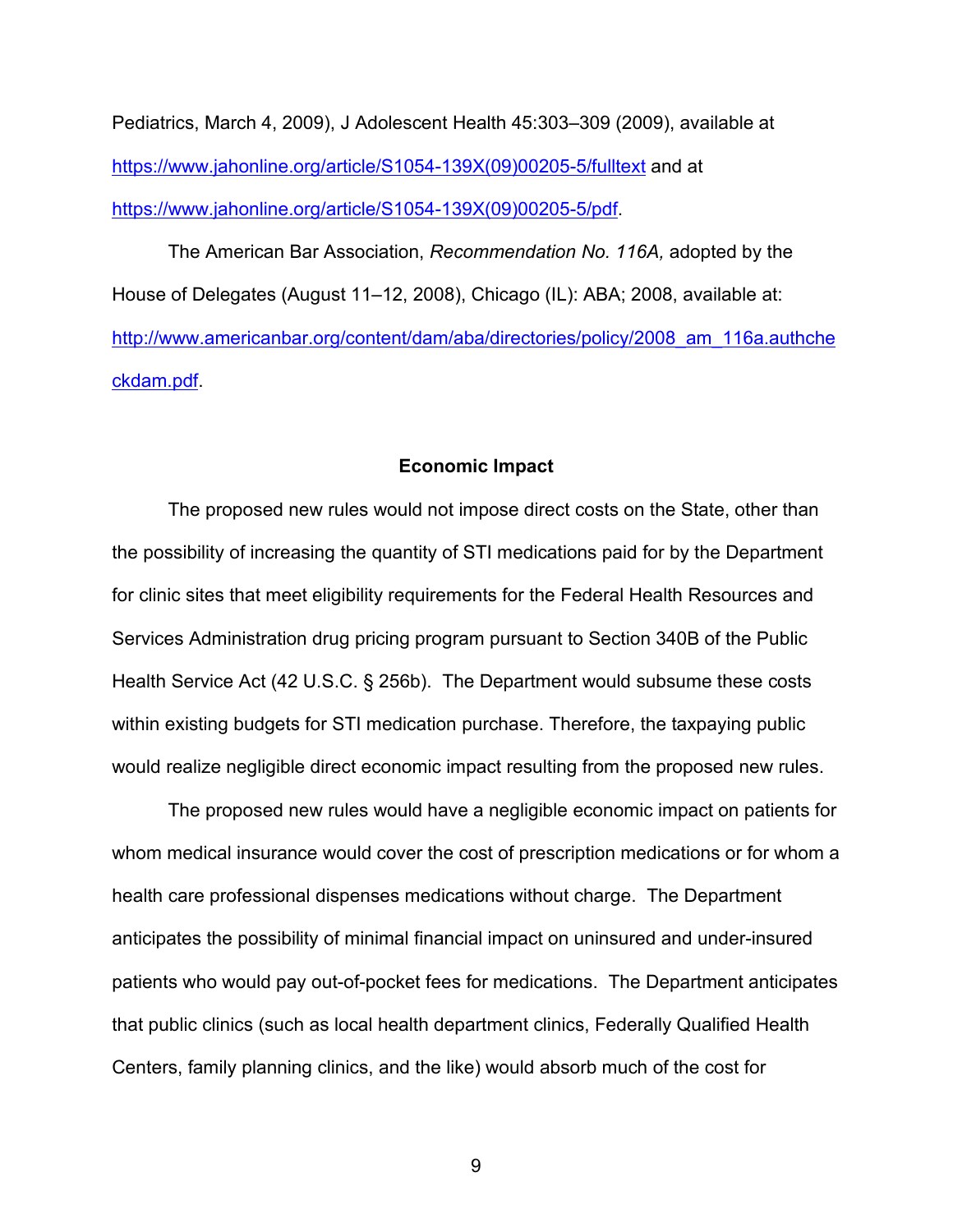medications for patients who are uninsured or underinsured. The economic impact on such clinics would be negligible as costs would be subsumed by existing programs, such as 340B, that provide medications to these clinics for distribution to uninsured and underinsured patients.

Failure to implement EPT through the proposed new rules would enable untreated STIs among a diagnosed patient's sexual partners to continue to reinfect the patient and to infect others, and to develop into more serious conditions in the partner, the partner's partners, and among newborns born to untreated infected persons, which would impose greater and more expensive demands on healthcare and other resources than would EPT implementation.

The proposed new rules would require health care professionals who elect to provide EPT to distribute the informational and guidance materials that the Department promulgates pursuant to the Act to the patients whom they diagnose as having STIs, for delivery to their partners. Health care professionals can print the material from the Department's website, and thereby would incur costs for printing supplies. The STD Program will also maintain a supply of printed material for distribution to providers upon telephone request to the STD Program. The proposed new rules would require health care professionals who choose to provide EPT, in doing so, to adhere to the CDC STI Treatment Guidelines for providing EPT, as amended and supplemented. The CDC makes available additional resources, such as wall charts, a mobile telephone application, and a "pocket guide" to the *STI Treatment Guidelines*, and informational handouts for patients, which health care professionals might elect to request from the CDC or download from its website.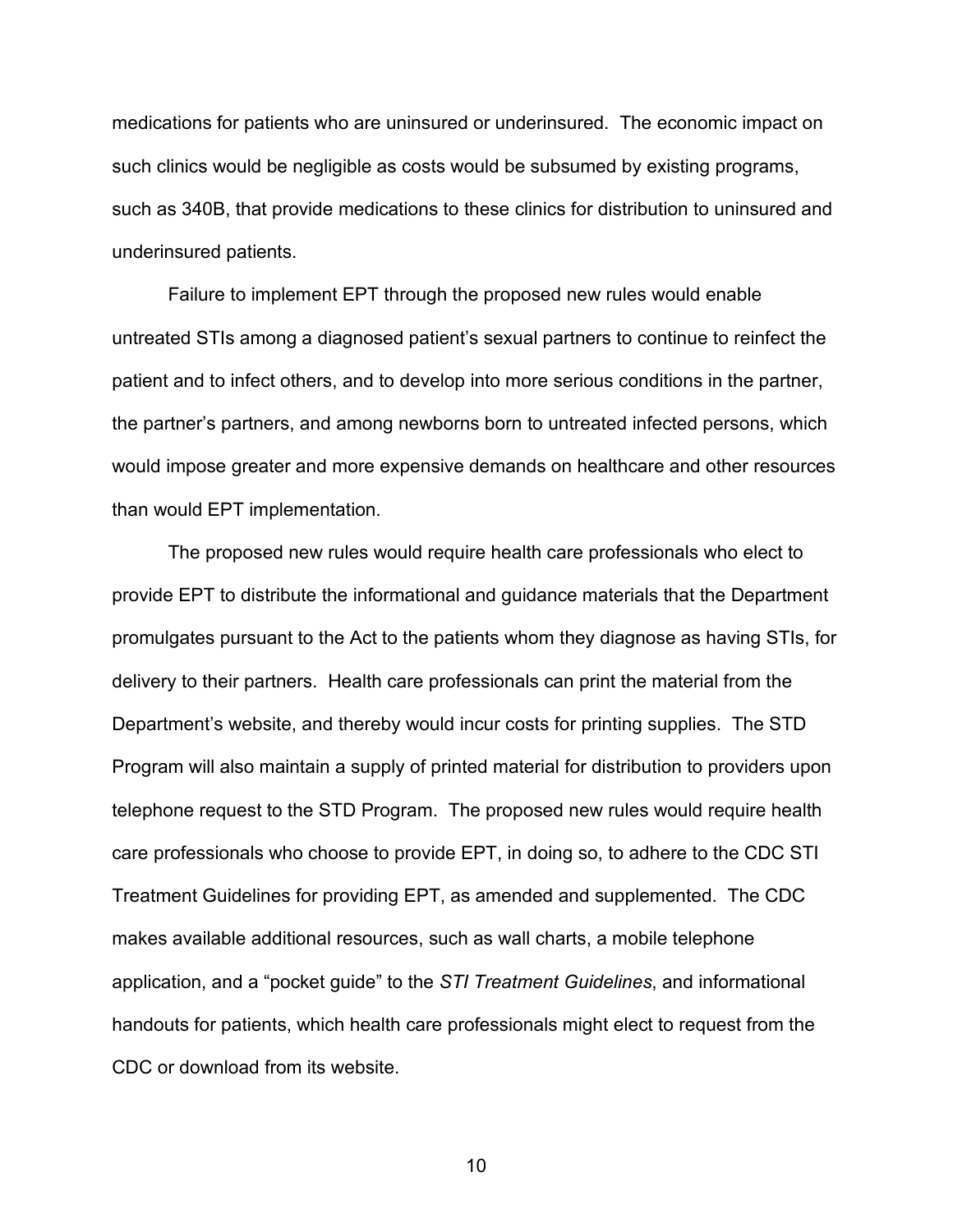## **Federal Standards Statement**

The Department proposes N.J.A.C. 8:67 to fulfill its rulemaking obligations pursuant to the Act, specifically at N.J.S.A. 26:4-48.3, and not to implement, comply with, or participate in, any program established under Federal law or State law that incorporates or refers to any Federal law, standard, or requirement. The Department proposes to incorporate by reference into the chapter otherwise non-mandatory Federal (CDC) guidelines and recommendations for treatment of STIs and provision of EPT as a minimum standard to which health care professionals are to adhere in providing EPT. Therefore, a Federal standards analysis is not required.

### **Jobs Impact**

The Department does not expect that the proposed new rules would result in the generation or loss of jobs in the State.

## **Agriculture Industry Impact**

The proposed new rules would have no impact on the agriculture industry of the State.

#### **Regulatory Flexibility Analysis**

The proposed new rules would establish no reporting or recordkeeping requirements, but would establish compliance requirements, which would apply to health care professionals in the State who choose to provide EPT upon diagnosing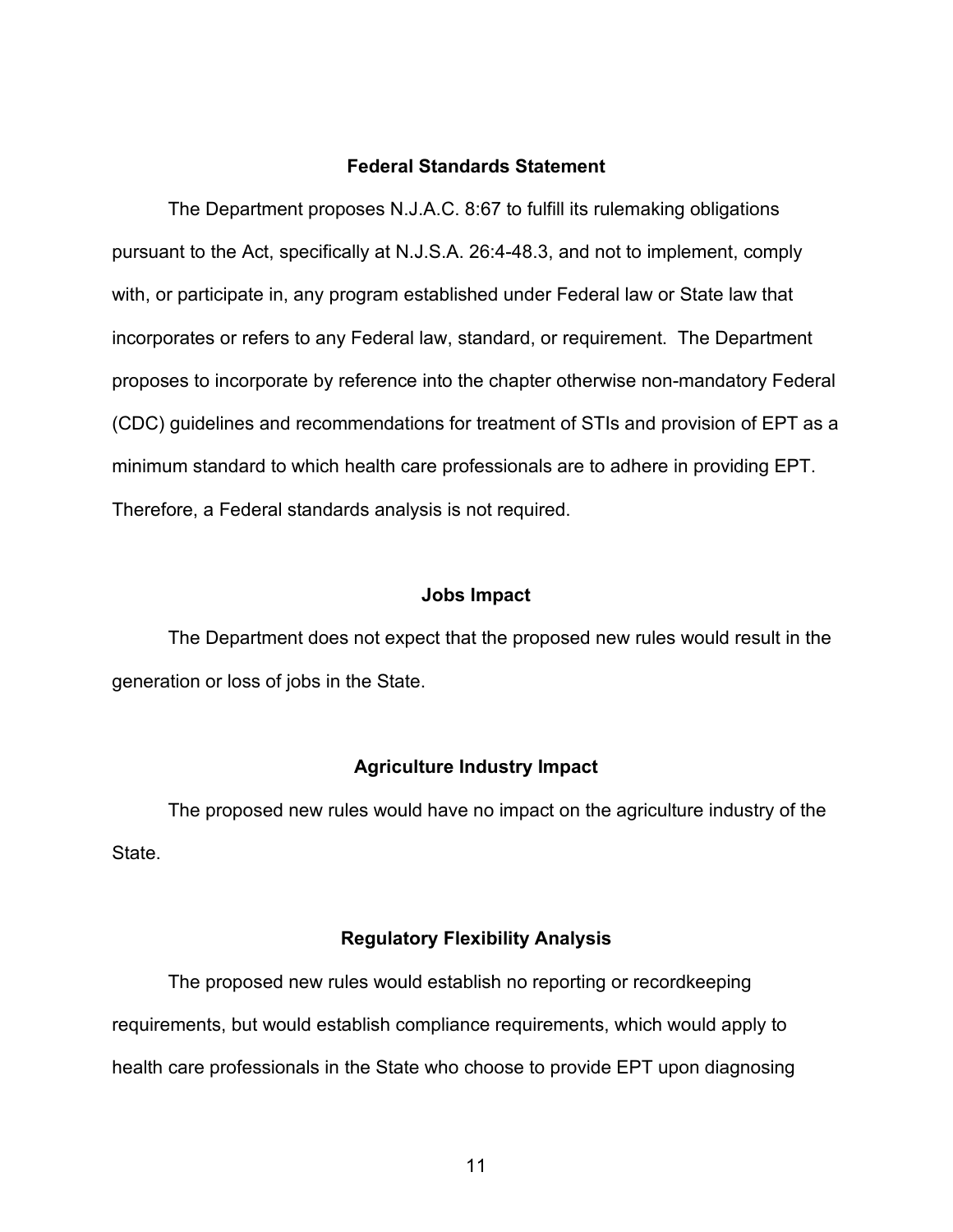patients as having certain STIs. Some of these health care professionals' practices might be small businesses within the meaning of the Regulatory Flexibility Act, N.J.S.A. 52:14B-16, et seq. The Department is able to estimate neither the number of health care professionals in the State who routinely or sporadically might engage in the diagnosis, care, and treatment of STIs among their patients, nor the number among these professionals who might elect to provide EPT.

The Economic Impact describes the costs that health care professionals would incur to comply with the proposed new rules. Health care professionals would not need to retain the services of professionals to comply with the proposed new rules.

The Department proposes no standards for health care professionals whose practices are small businesses that are less than or differ from those that uniformly would apply to all health care professionals, which the Summary above describes. The Department has determined that the proposed new rules would establish the minimum standards necessary to fulfill its rulemaking obligations under the Act while maintaining a consistent minimum standard of care among health care professionals that choose to provide EPT.

## **Housing Affordability Impact Analysis**

The proposed new rules would have no impact on the affordability of housing in New Jersey and would not evoke a change in the average costs associated with housing, because the proposed new rules would establish a health care practice standard for the elective provision of EPT and would have no bearing on housing costs. Accordingly, no further analysis is required.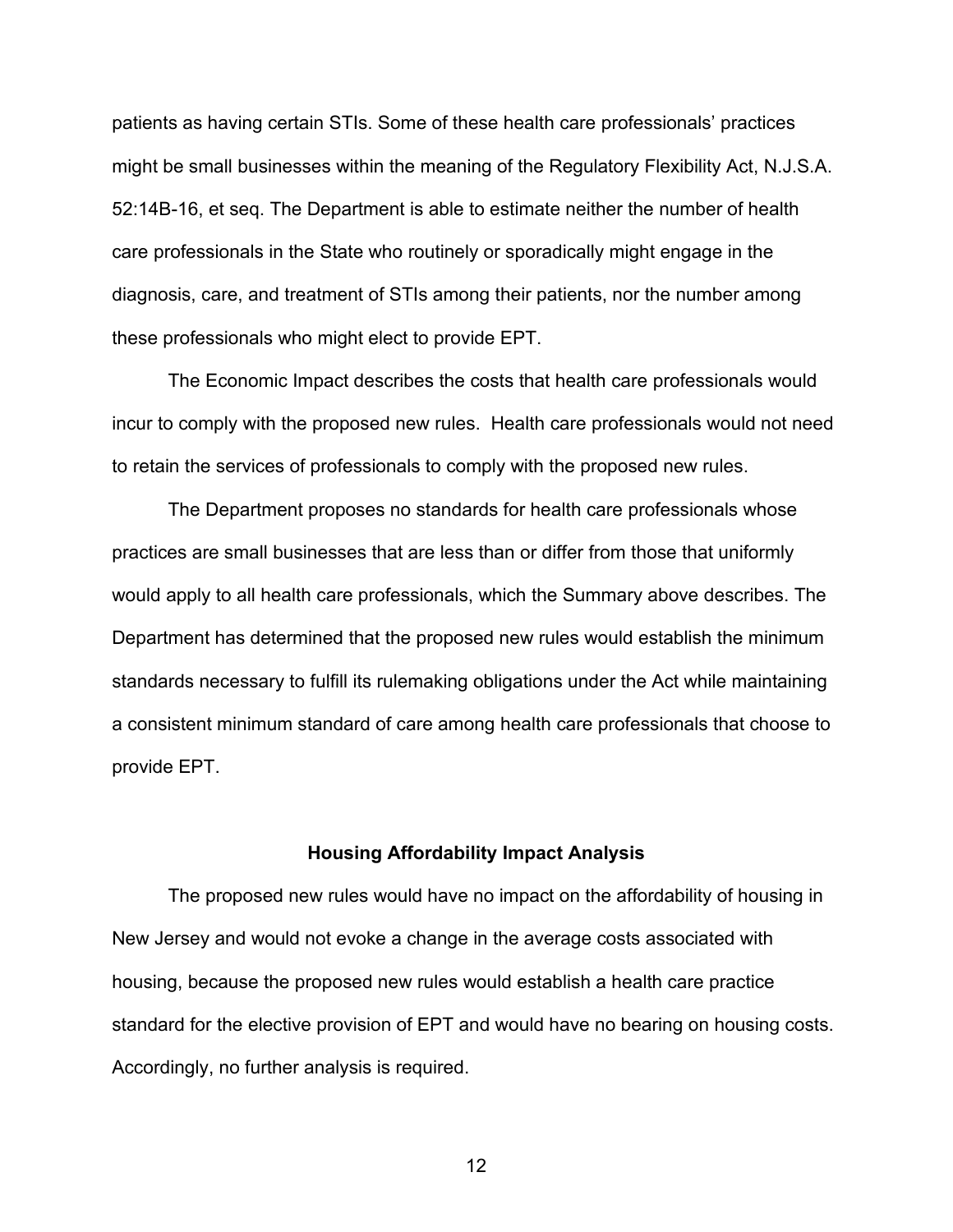## **Smart Growth Development Impact Analysis**

The proposed new rules would not evoke a change in the housing production within Planning Areas 1 or 2, or within designated centers, under the State Development and Redevelopment Plan, because the proposed new rules would establish a health care practice standard for the elective provision of EPT and would have no bearing on housing production or planning.

### **Racial and Ethnic Community Criminal Justice and Public Safety Impact**

The Department has determined that the proposed new rules would not have an impact on pretrial detention, sentencing, probation, or parole policies concerning adults or juveniles in the State. Accordingly, no further analysis is required.

## **Full text** of the proposed new rules follows:

#### CHAPTER 67

## EXPEDITED PARTNER THERAPY

#### SUBCHAPTER 1. GENERAL PROVISIONS

8:67-1.1 Purpose and scope

(a) The purpose of this chapter is to implement expedited partner therapy in the State,

in accordance with P.L. 2019, c. 336, an act concerning treatment of sexually

transmitted diseases and supplementing Title 26 of the Revised Statutes (effective May

1, 2020) (Act), codified at N.J.S.A. 26:4-48.2 through 48.4.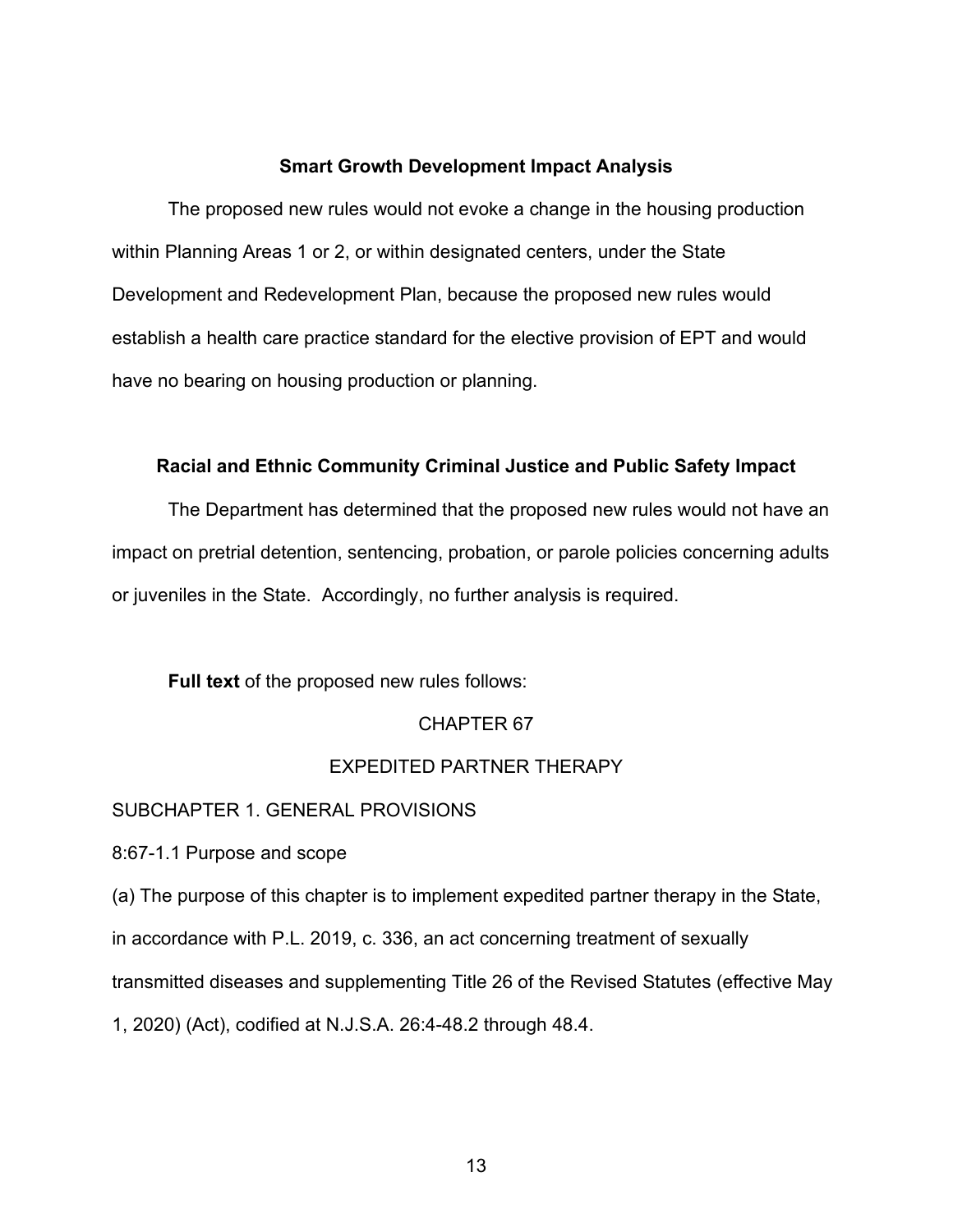(b) This chapter applies to health care professionals in the State who elect to provide expedited partner therapy.

8:67-1.2 Definitions

(a) The following words and terms, as used in this chapter, have the meanings that N.J.S.A. 26:4-48.2 establishes:

- 1. "Commissioner";
- 2. "Department";
- 3. "Expedited partner therapy"; and
- 4. "Health care professional."

(b) The following words and terms, as used in this chapter, have the following meanings, unless the context clearly indicates otherwise:

"CDC" means the Centers for Disease Control and Prevention of the Public

Health Service of the United States Department of Health and Human Services.

"EPT" means expedited partner therapy.

"STD Program" means the Sexually Transmitted Disease Program within the Division of HIV, STD, and TB Services of the Department, for which the contact information is PO Box 363, Trenton, NJ 08625-0369, telephone (609) 826-4869, and website [https://www.nj.gov/health/hivstdtb.](https://www.nj.gov/health/hivstdtb)

"STI" means sexually transmitted infection.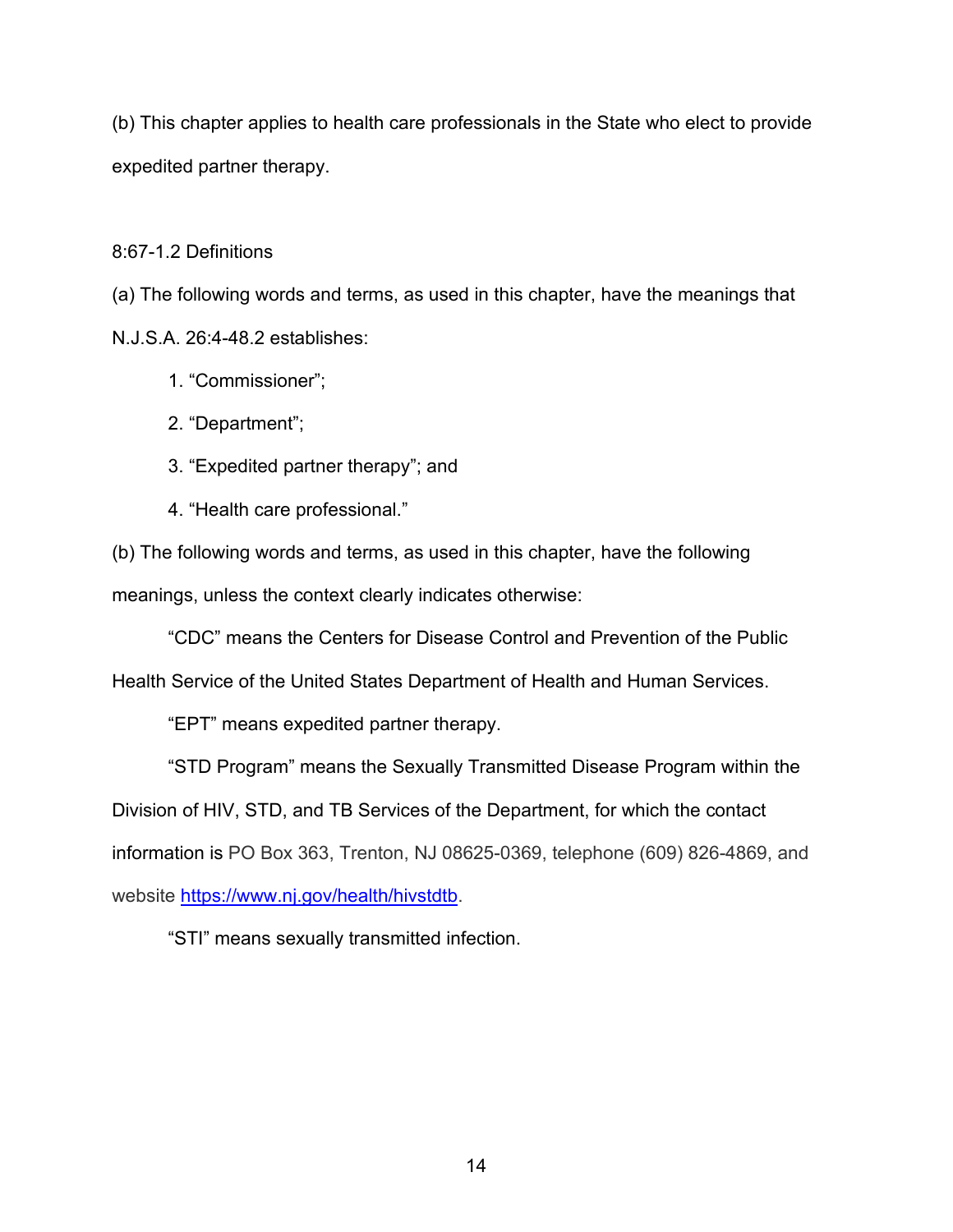8:67-1.3 Publications incorporated by reference

(a) The following publication of the CDC is incorporated herein by reference, as amended and supplemented:

1. Workowski KA, Bochman LH, Chan PA, et al, and CDC, *Sexually Transmitted Infections Treatment Guidelines, 2021*. MMWR Recomm Rep 2021; 70 (No. RR-43): 1- 187 (July 23, 2021), available at<https://www.cdc.gov/std/default.htm> (hereinafter referred to as *"*STI Treatment Guidelines*"*).

8:67-1.4 Informational material

(a) The STD Program shall post to its website the informational material it develops pursuant to N.J.S.A. 26:4-48.3, for distribution by health care professionals to each patient whom the health care professional diagnoses as having a sexually transmitted disease and for whom the professional elects to provide EPT for subsequent delivery by the patient to all of the patient's sexual partners who are eligible for expedited partner therapy (DOH EPT informational material).

(b) The Department shall:

1. Distribute free copies of the DOH EPT informational material throughout the State at conferences, trainings, and other professional gatherings of health care professionals; and

2. Make available copies of the DOH EPT informational material to health care professionals upon telephone request to the STD Program.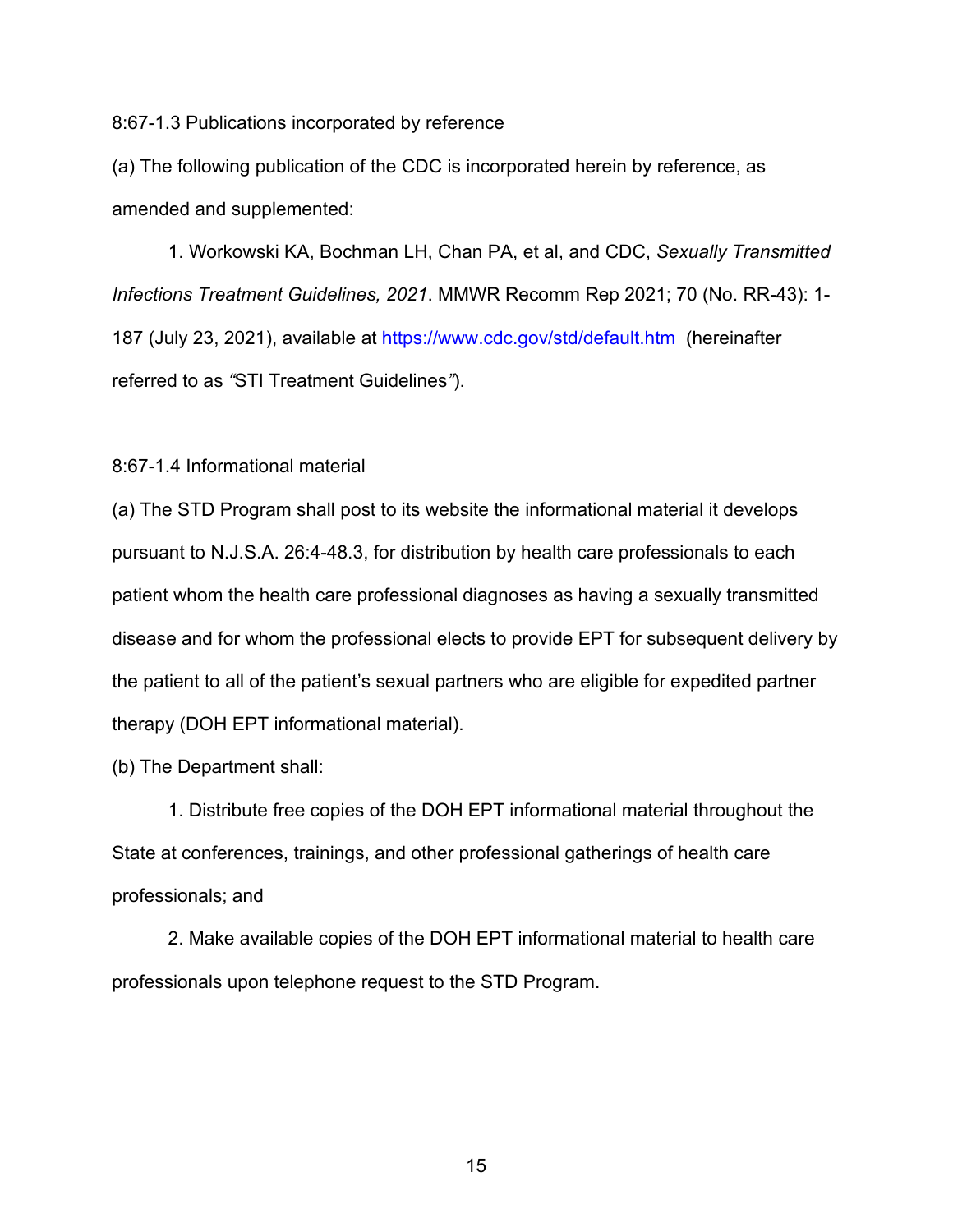(c) The Department shall update the DOH EPT informational material from time to time, as needed, to reflect changes in scientific knowledge and best practices associated with the provision of EPT and prevention of the spread of STIs.

8:67-1.5 Expedited partner therapy guidance material for health care professionals pursuant to N.J.S.A. 26:4-48.3

(a) The STD Program shall post to its website, the guidance material it develops pursuant to N.J.S.A. 26:4-48.3 to guide health care professionals in the provision of EPT (DOH EPT guidance for health care professionals).

(b) The Department shall:

1. Distribute free copies of the DOH EPT guidance for health care professionals throughout the State at conferences, trainings, and other professional gatherings of health care professionals; and

2. Make available copies of the DOH EPT informational material to health care professionals upon telephone request to the STD Program.

(c) The Department shall update the DOH EPT guidance for health care professionals from time to time, as needed, to reflect changes in scientific knowledge and best practices associated with the provision of EPT and prevention of the spread of STIs.

## SUBCHAPTER 2. PROVISION OF EXPEDITED PARTNER THERAPY

8:67-2.1 STIs for which provision of EPT is indicated

(a) Pursuant to N.J.S.A. 26:4-48, the Department identifies EPT to be indicated for the STIs for which the STI Treatment Guidelines identify EPT to be indicated.